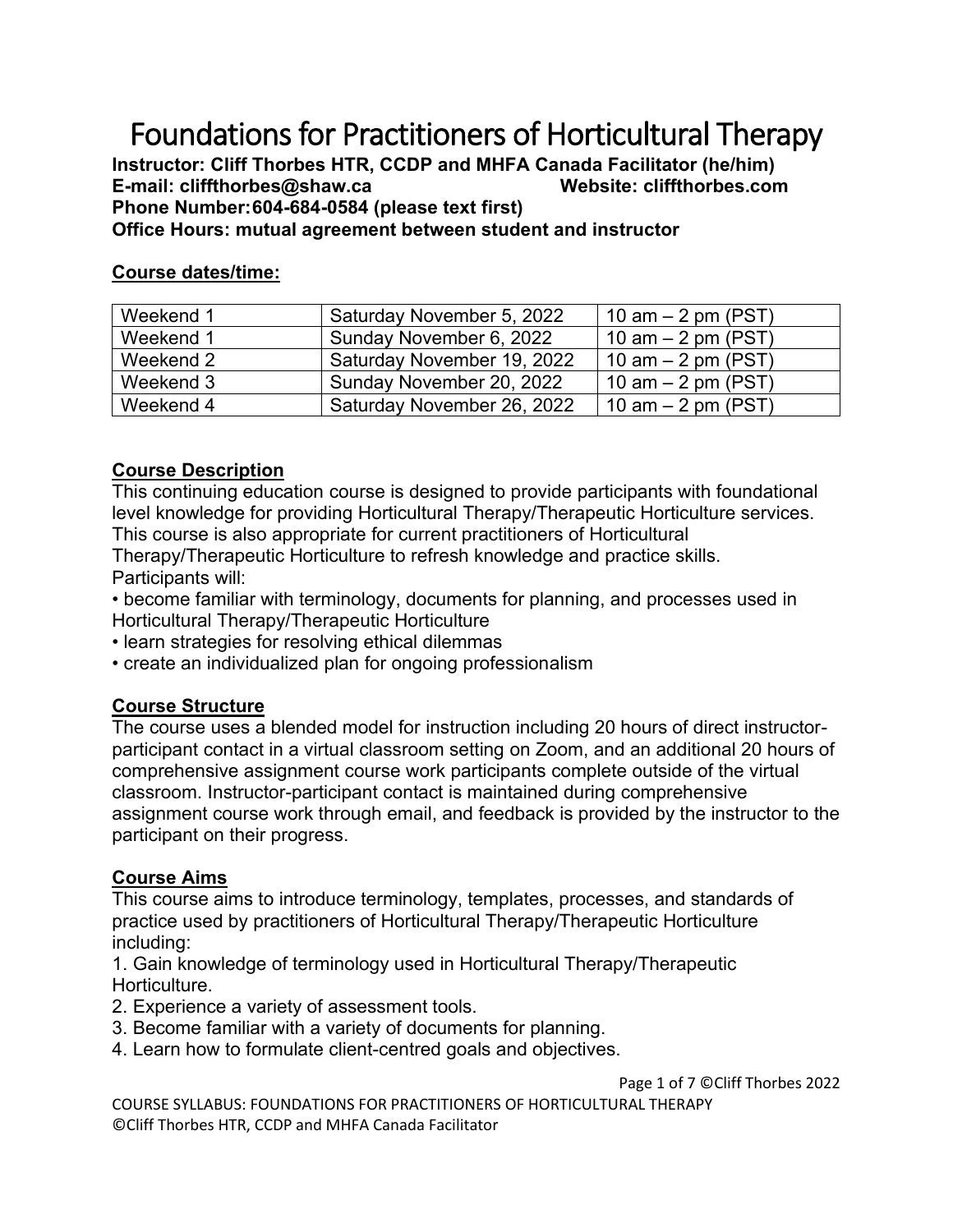5. Develop skills for ethical decision making.

6. Plan for ongoing professionalism.

7. Provide opportunities for students of Horticultural Therapy to network with others

## **Exit Competencies**

1. Understand terminology, plans, and practices used in Horticultural

Therapy/Therapeutic Horticulture.

2. Differentiate between different documents for planning (Program Plan, Session Plan, and Activity Plan), and understand when they are to be used in the timeline for delivery of Horticultural Therapy/Therapeutic Horticulture services.

3. Formulate client-centred goals, with relevant and measurable objectives.

4. Choose an activity and create an Activity Plan for it.

5. Identify ethical issues, and apply an ethical decision-making model to resolve ethical dilemmas.

6. Develop a plan for ongoing professionalism that addresses professional interaction with clients/participants, self-care, and professional development.

# **Breakdown for course hours**

| Virtual classroom                                                                                                                                                                                                        | 20 hours        |  |
|--------------------------------------------------------------------------------------------------------------------------------------------------------------------------------------------------------------------------|-----------------|--|
| Comprehensive course work includes:<br>Assignment $#1 - 2$ hours<br>Assignment $#2 - 8$ hours<br>Assignment $#3 - 2$ hours<br>Assignment $#4 - 3$ hours<br>Additional assessments - 2 hours<br>Course Readings - 3 hours | 20 hours        |  |
| Total                                                                                                                                                                                                                    | <b>40 hours</b> |  |

# **Course requirements to qualify for a Certificate of Completion:**

- Attend all classes
- Participate
- Complete Assignment #1: Reflective Practice Writing
- Complete Assignment #2: Activity Plan
- Complete Assignment #3: Personality Dimensions Assessment
- Complete Assignment #4: Plan for Ongoing Professionalism

Page 2 of 7 ©Cliff Thorbes 2022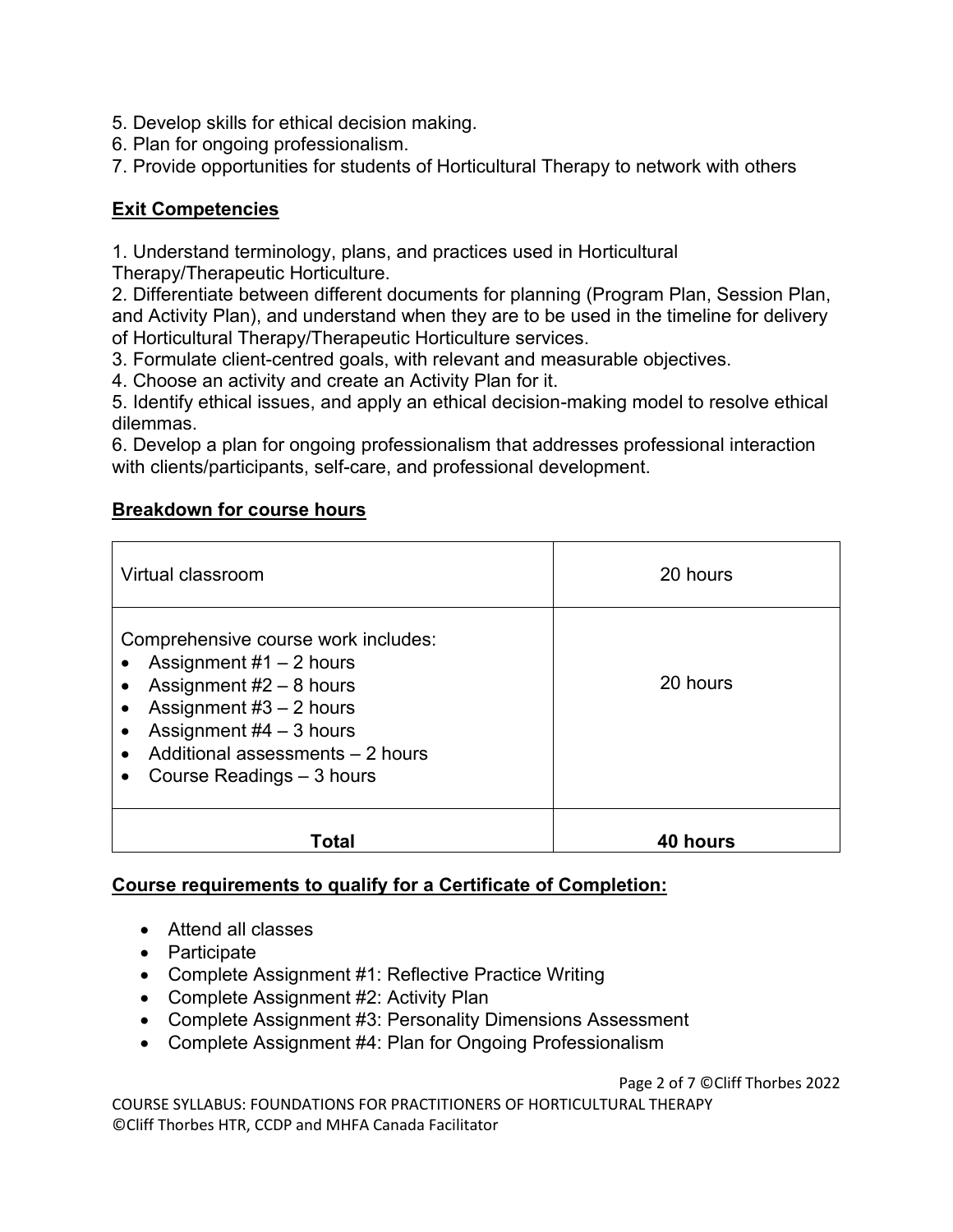## **\*\*\*Regarding Attendance and Participation:**

Attendance at all virtual classroom sessions is **mandatory**. Please note that any absence will disqualify you from receiving a Certificate of Completion at the scheduled end of the training.

Overall, participants are expected to

- be interactive participants in class discussions, instructor-led activities, and participant-led presentations
- complete and submit assignments on time
- review feedback provided by the instructor
- complete assigned assessments, preview of course video content, and required readings prior to class

In general, the model of contribution will be that which is required in a professional environment. The assessment of participation will be based on multiple considerations of:

- a. Effort to participate/be fully present
- b. Relevance of the facts and analysis contributed
- c. Helping other class members participate through empathetic listening and answering their questions and concerns
- d. Avoiding interrupting others or dominating the discussion

# **Assignments**

Practice is an important part of the participant's training. In this course participants will:

- Share their Reflective Practice Writing with the other participants
- Present their Activity Plan to the other participants
- Experience completing a variety of assessment tools (validated and non-validated)
- Develop a plan for ongoing professionalism

## **Assignment #1 (pre-course): Reflective Practice Writing (due one week before the first course session)**

The purpose of this pre-course assignment is to provide participants with an opportunity to introduce themselves to other participants in their cohort, through a reflective practice writing exercise. Within the context of Horticultural Therapy, participants are asked to reflect upon and write responses to four questions.

# **Assignment #2 – Activity Plan (due at the beginning of the third course session)**

The purpose of this assignment is to provide practice for participants to create an Activity Plan, carry it out, document outcomes, review and revise accordingly. Instructions and an Activity Plan template will be provided to the participants by the end of the second virtual classroom session. Participants will present a summary of their activity to the other participants in the course, and submit their Activity Plan to the instructor for feedback.

Page 3 of 7 ©Cliff Thorbes 2022 COURSE SYLLABUS: FOUNDATIONS FOR PRACTITIONERS OF HORTICULTURAL THERAPY ©Cliff Thorbes HTR, CCDP and MHFA Canada Facilitator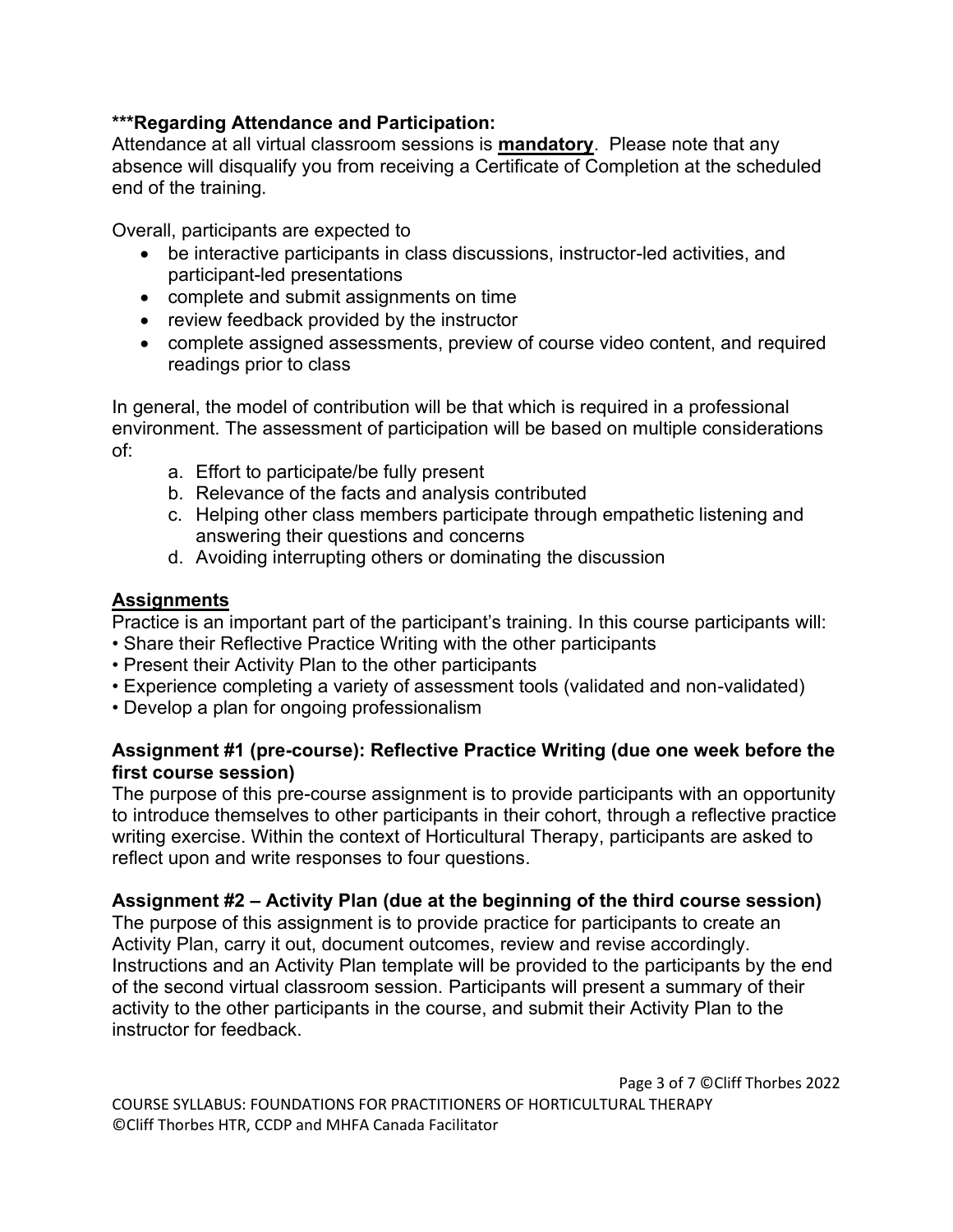## **Assignment #3 - Personality Dimensions® Assessment (due at the beginning of the fifth course session)**

The purpose of this assignment is to provide participants with an opportunity to experience a validated tool for assessment. In this case, the tool assesses preferred personality style, including innate characteristics, strengths, skills, potential weaknesses, and preferred needs. Participants are required to reflect upon their results and consider how they can use the information learned about themselves and others going forward to improve their interpersonal communication with colleagues, clients and participants.

# **Assignment #4 - Plan for Ongoing Professionalism (due one week after the final course session)**

The purpose of this assignment is to encourage participants to create a plan for ongoing professionalism. Their plan, will be reviewed by the instructor and feedback will be provided.

# **Additional Course Homework:**

Participants should be prepared to dedicate up to an additional three hours completing assigned readings and previewing videos that will be discussed during virtual classroom sessions.

**Integration:** This course is eligible for gaining Education points towards CHTA [voluntary professional registration.](https://www.chta.ca/professional-registration)

**Limitations:** This course does not

- teach skills in horticulture
- nor does it qualify a participant to call themselves a Horticultural Therapist

**Texts:** Though the texts below are not quoted or specific pages referred to during this course, a thorough reading of at least one of them is strongly encouraged, either before or after this course, to help reinforce understanding of Horticultural Therapy, and as a resource to refer back to.

# **Recommended Text:**

*The Profession and Practice of Horticultural Therapy* Edited by Rebecca L. Haller, Karen L. Kennedy and Christine L. Capra

# **Supplementary Texts**

*Therapeutic Gardens: Design For Healing Spaces* Daniel Winterbottom and Amy Wagenfeld

*Horticultural Therapy Methods: Connecting People and Plants in Health Care, Human Services, and Therapeutic Programs (Second Edition)*  Rebecca L. Haller and Christine L. Capra

Page 4 of 7 ©Cliff Thorbes 2022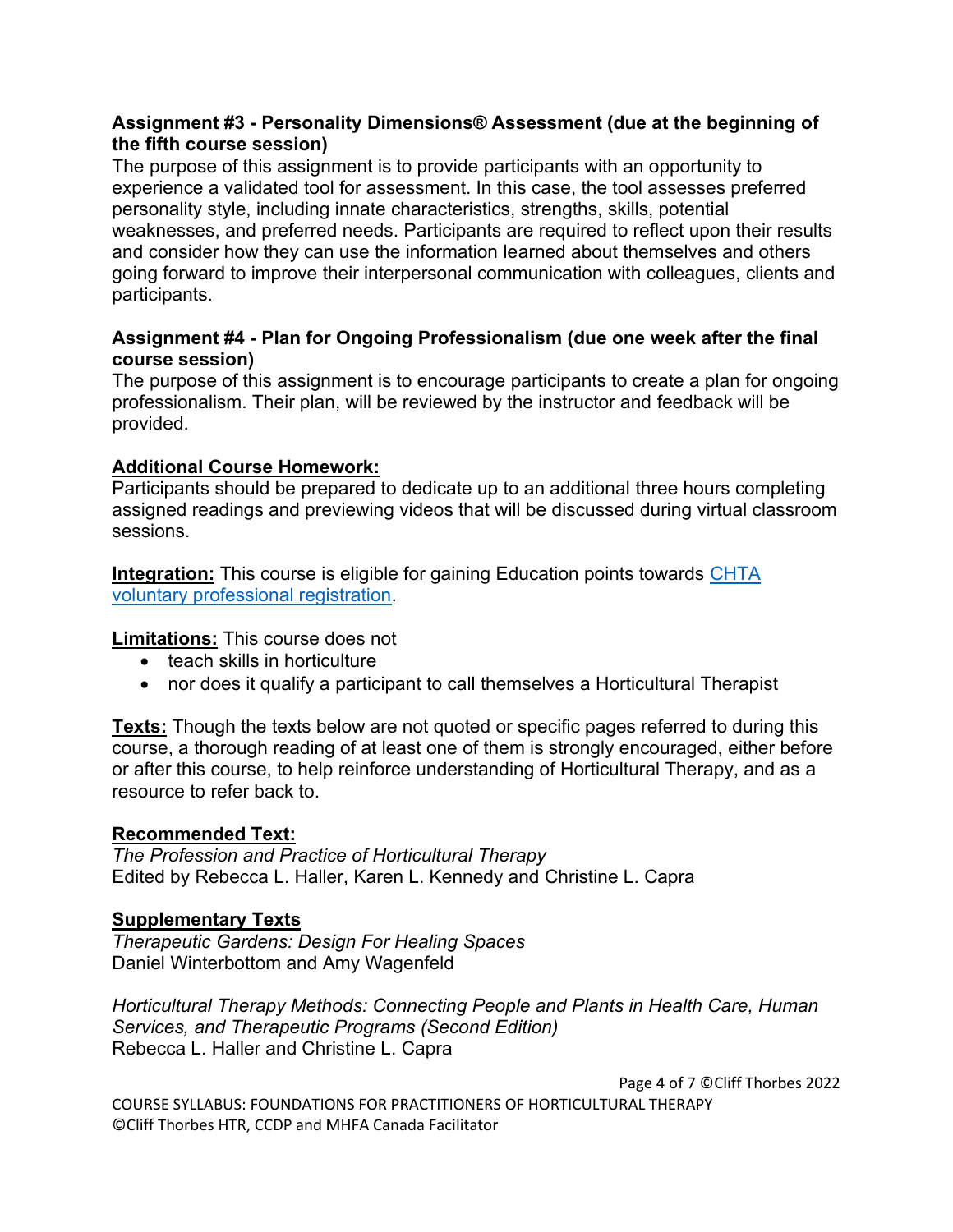## **ONLINE RESOURCES:**

Canadian Horticultural Therapy Association Horticultural Therapy Core Skills & Knowledge Horticultural Therapy Practitioner Code of Ethics American Horticultural Therapy Association AHTA Journal of Therapeutic Horticulture Thrive (UK) **Trellis** Association of Nature & Forest Therapy Guides & Programs Thrive Carry on Gardening Jane's Monthly Journal Adapted Gardening Guides So you want to work in Social and Therapeutic Horticulture? The therapeutic value of horticulture Prescribing nature: Research suggests the outdoors are good for your mental health PaRx Impairment, Disability and Handicap A model of social and therapeutic based on published literature Treatment Plans using the S.M.A.R.T. Model The Use of Self Thrive Sow & Grow Activities Resource Pack Thrive Gardening Guides Sensory Trust Nature Activity Ideas Oregon State University – Landscape Plants Colorado State University – Poisonous Plant Guide Poisonous and Non-poisonous Plants ASPCA - Toxic and Non-Toxic Plants List The Field – Sensory Gardens Therapeutic Garden Characteristics Dig It Community Garden Guide: How Local Governments Can Support Community Gardens Greater Victoria Community Funders Network Grant Writing Handbook Master Gardeners Association of BC Horticultural Therapy Collective Blackberry to Acer Grove

# **ASSESSMENT TOOLS:**

Seniors' Outdoor Survey (SOS) Risk-Benefit Assessment for Outdoor Play: A Canadian Toolkit WHO Disability Assessment Schedule (WHODAS 2.0) The General Self-Efficacy Scale (GSE) CMHA Work-Life Balance Quiz CMHA Mental Health Meter CMHA What's Your Stress Index heretohelp Online Screenings

Page 5 of 7 ©Cliff Thorbes 2022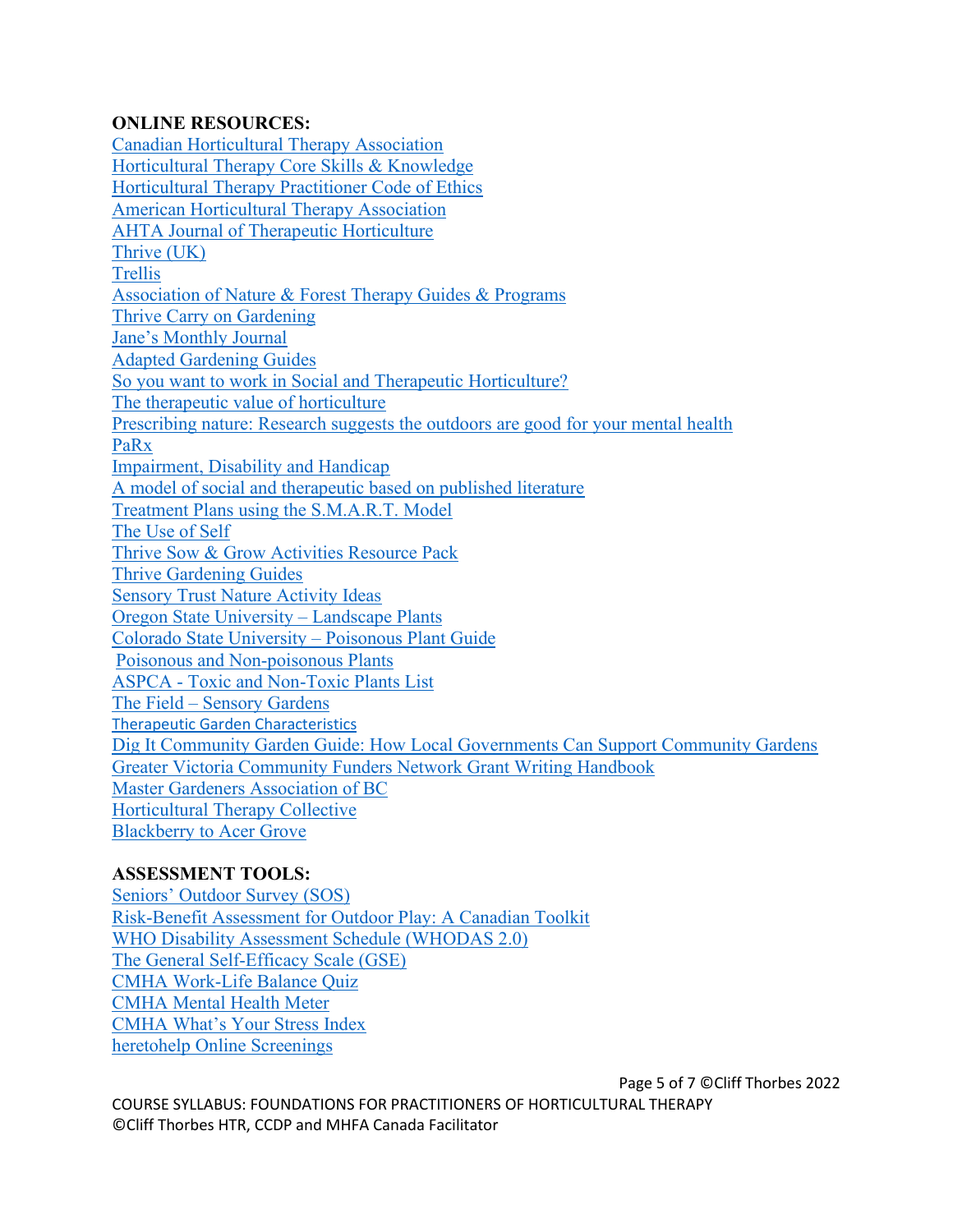Highly Sensitive Person (HSP) Test The VARK Questionnaire Learning Style Assessment Personality Dimensions

# **Course Schedule and Course Topics** (subject to change)

| <b>Session</b> | <b>Date</b> | <b>Course Content</b>                                                                                                                                                                                                                                                                                                                                                                                                                                                                                                                                                  |  |
|----------------|-------------|------------------------------------------------------------------------------------------------------------------------------------------------------------------------------------------------------------------------------------------------------------------------------------------------------------------------------------------------------------------------------------------------------------------------------------------------------------------------------------------------------------------------------------------------------------------------|--|
| 1              | Nov. 5/22   | Check-In<br>$\bullet$<br>Horticulture and Therapy<br>$\bullet$<br>Horticultural Therapy and Therapeutic Horticulture<br>$\bullet$<br><b>Client Centred Model</b><br>$\bullet$<br>The Group<br>$\bullet$<br>Program, Plan, Session, Activity<br>$\bullet$<br>Purpose, Goal, Objective, Task<br>$\bullet$<br><b>Needs Assessment</b><br>$\bullet$<br><b>Therapeutic and Therapeutic Goals</b><br>$\bullet$<br>Program Plan<br>$\bullet$<br><b>Session Plan</b><br>$\bullet$<br><b>Activity Plan</b><br>$\bullet$<br>Documentation<br>$\bullet$<br>Check-Out<br>$\bullet$ |  |
| $\overline{2}$ | Nov. 6/22   | Check-In<br>$\bullet$<br><b>Learning Styles</b><br>$\bullet$<br><b>Teaching Strategies</b><br>$\bullet$<br><b>Leadership Styles</b><br>$\bullet$<br><b>Program Continuity</b><br>$\bullet$<br><b>Characteristics of an Activity</b><br>$\bullet$<br><b>Task Analysis</b><br>$\bullet$<br><b>Other Considerations</b><br>$\bullet$<br><b>Review</b><br>$\bullet$<br>Activities for Scenarios 1, 2, 3, and 4<br>$\bullet$<br>Developing a Budget<br>$\bullet$<br>Explanation for Assignment #2 - Activity Plan<br>$\bullet$<br>Check-Out<br>$\bullet$                    |  |
| 3              | Nov. 19/22  | Check-In<br>$\bullet$<br><b>Student Presentations</b><br>$\bullet$<br>Designing a Therapeutic Space<br>$\bullet$<br>Check-Out                                                                                                                                                                                                                                                                                                                                                                                                                                          |  |